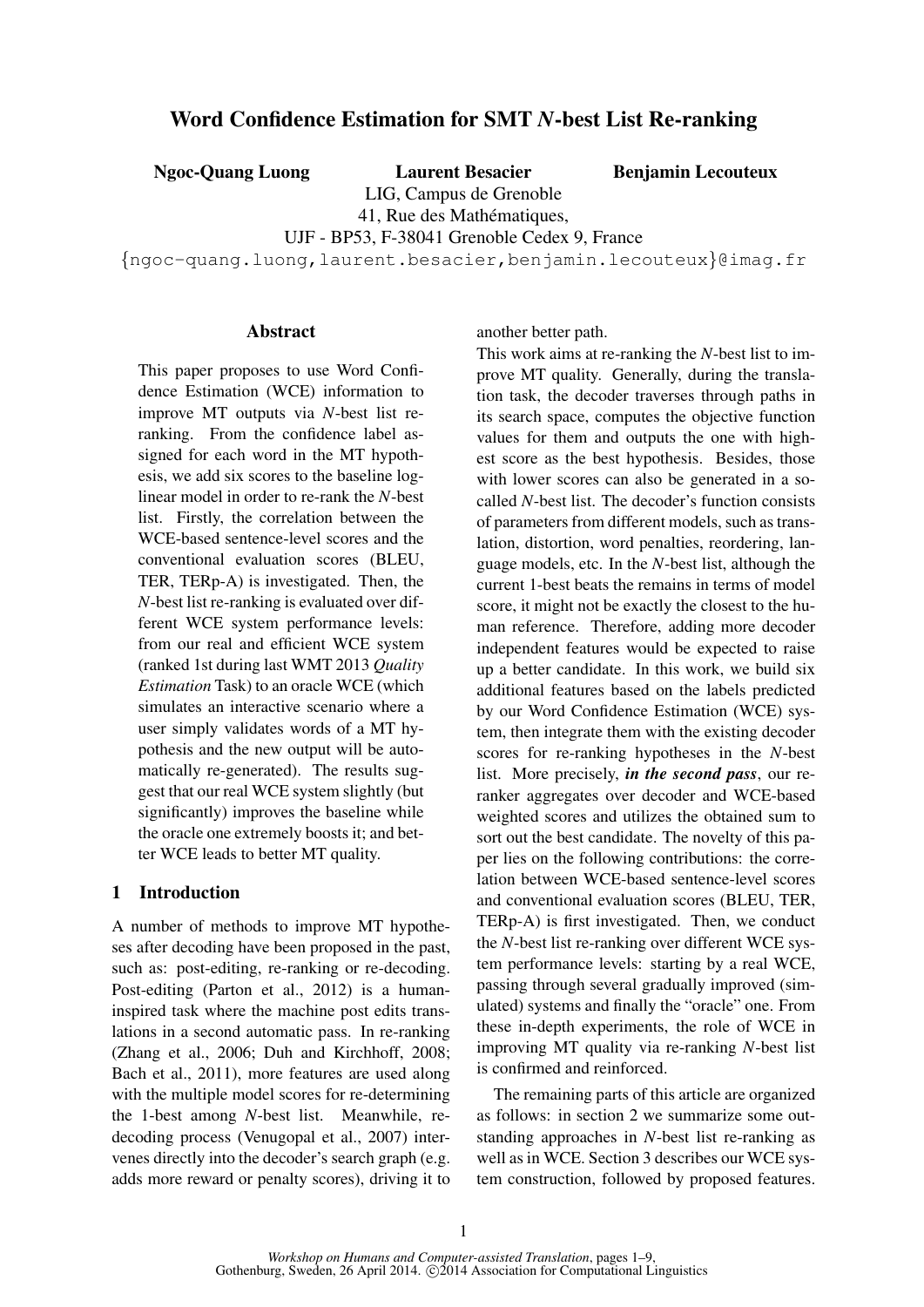The experiments along with results and in-depth analysis of WCE scores' contribution (as WCE system gets better) are presented in Section 4 and Section 5. The last section concludes the paper and points out some ongoing work.

## 2 Related Work

### 2.1 *N*-best List Re-ranking

Walking through various related work concerning this issue, we observe some prominent ideas. The first attempt focuses on proposing additional Language Models. Kirchhoff and Yang (2005) train one word-based 4-gram model (with modified Kneser-Ney smoothing) and one factored trigram one, then combine them with seven decoder scores for re-ranking *N*-best lists of several SMT systems. Their proposed LMs increase the translation quality of the baselines (measured by BLEU score) from 21.6 to 22.0 (Finnish - English), or from 30.5 to 31.0 (Spanish - English). Meanwhile, Zhang et al. (2006) experiment a distributed LM where each server, among the total of 150, hosts a portion of the data and responses its client, allowing them to exploit an extremely large corpus (2.7 billion word English Gigaword) for estimating Ngram probability. The quality of their Chinese - English hypotheses after the re-scoring process by using this LM is improved 4.8% (from BLEU 31.44 to 32.64, oracle score = 37.48).

In one other direction, several authors propose to replace the current linear scoring function used by the decoder by more efficient functions. Sokolov et al. (2012) learn their non-linear scoring function in a learning-to-rank paradigm, applying Boosting algorithm. Their gains on the WMT' $\{10, 11, 12\}$ are shown modest yet consistent and higher than those based on linear scoring functions. Duh and Kirchhoff (2008) use Minimum Error Rate Training (MERT) (Och, 2003) as a weak learner and build their own solution, BoostedMERT, a highlyexpressive re-ranker created by voting among multiple MERT ones. Their proposed model dramatically beats the decoder's log-linear model (43.7 vs. 42.0 BLEU) in IWSLT 2007 Arabic - English task. Applying solely *goodness* (the sentence confidence) scores, Bach et al. (2011) obtain very consistent TER reductions (0.7 and 0.6 on the dev and test set) after a 5-list re-ranking for their Arabic - English SMT hypotheses. This latter work is the one that is the most related to our paper. However, the major differences are: (1) our proposed sentence scores *are computed based on word confidence labels*; and (2) we perform an in-depth study of the use of WCE for N-best reranking and assess its usefulness in a simulated interactive scenario.

## 2.2 Word Confidence Estimation

Confidence Estimation (CE) is the task of identifying the correct parts and detecting the translation errors in MT output. If the error is predicted for each word, this becomes WCE. The interesting uses of WCE include: pointing out the words that need to be corrected by the post-editor, telling readers about the reliability of a specific portion, and selecting the best segments among options from multiple translation systems for combination.

Dealing with this problem, various approaches have been proposed: Blatz et al. (2003) combine several features using neural network and naive Bayes learning algorithms. One of the most effective feature combinations is the Word Posterior Probability (WPP) as suggested by Ueffing et al. (2003) associated with IBM-model based features (Blatz et al., 2004). Ueffing and Ney (2005) propose an approach for phrase-based translation models: a phrase is a sequence of contiguous words and is extracted from the word-aligned bilingual training corpus. The confidence value of each word is then computed by summing over all phrase pairs in which the target part contains this word. Xiong et al. (2010) integrate target word's Part-Of-Speech (POS) and train them by Maximum Entropy Model, allowing significative gains in comparison to WPP features. The novel features from source side, alignment context, and dependency structure (Bach et al., 2011) help to augment marginally in F-score as well as the Pearson correlation with human judgment. Other approaches are based on external features (Soricut and Echihabi, 2010; Felice and Specia, 2012) allowing to cope with various MT systems (e.g. statistical, rule based etc.). Among the numerous WCE applications, we consider its contribution in a specific step of SMT pipeline: *N*-best list reranking. Our WCE system and the proposed reranking features are presented in the next section.

## 3 Our Approach

Our approach can be expressed in three steps: investigate the potential of using word-level score in *N*-best list re-ranking, build the WCE system and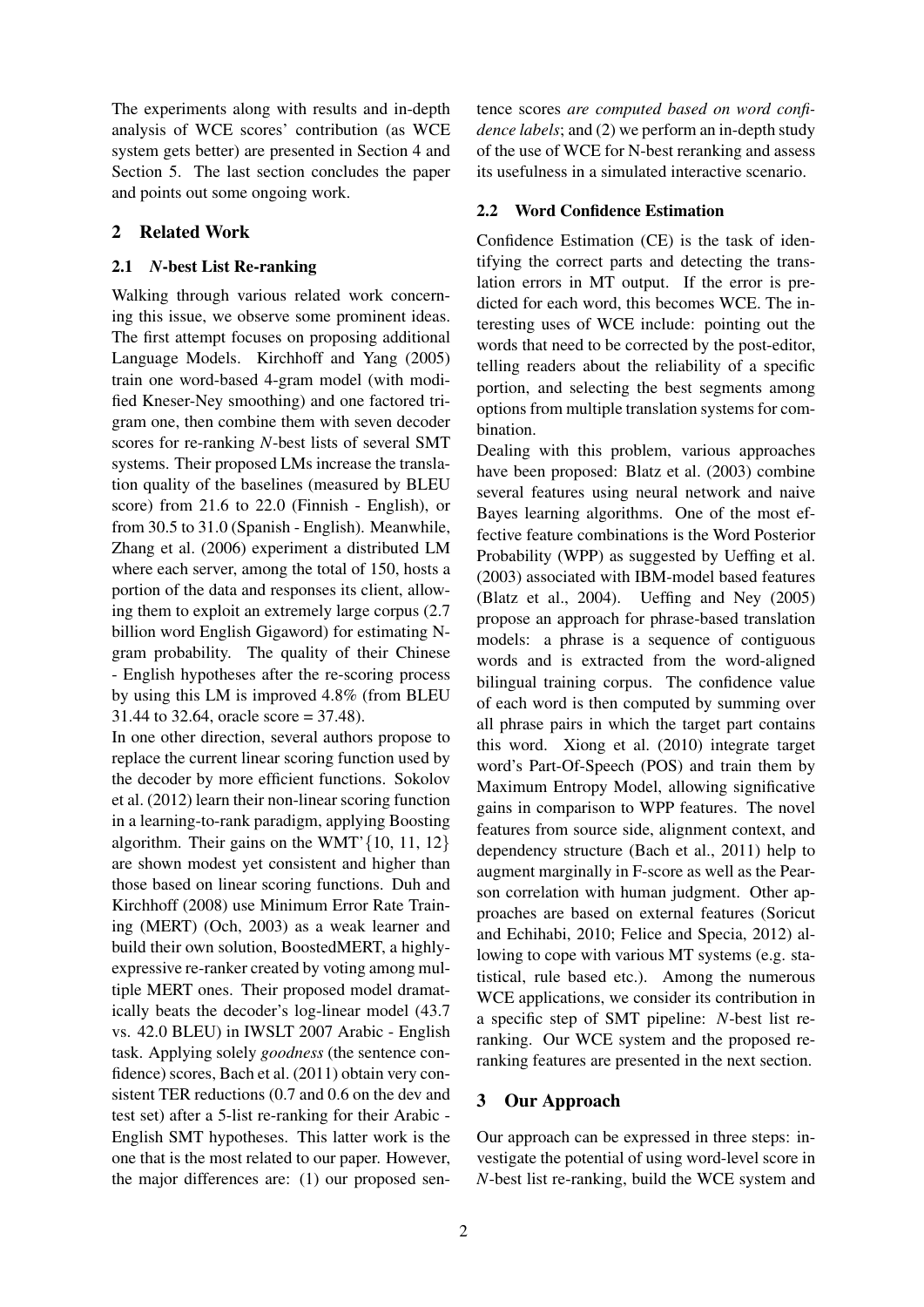extract additional features to integrate with the existing log-linear model.

### 3.1 Investigating the correlation between "word quality" scores and other metrics

Firstly, we investigate the correlation between sentence-level scores (obtained from WCE labels) and conventional evaluation scores (BLEU (Papineni et al., 2002), TER and TERp-A (Snover et al., 2008)). For each sentence, a word quality score (WQS) is calculated by:

$$
WQS = \frac{\#''G''(good) words}{\#words} \tag{1}
$$

In other words, we are trying to answer the following question: can the high percentage of *"G"* (good) words (predicted by WCE system) in a MT output ensure its possibility of having a better BLEU and low TER (TERp-A) value ? This investigation is a strong prerequisite for further experiments in order to check that WCE scores do not bring additional "noise" to the re-ranking process. In this experiment, we compute WQS over our entire French - English data set (total of 10,881 1 best translations) for which WCE oracle labels are available (see Section 3.2 to see how they were obtained). The results are plotted in Figure 1, where the *y* axis shows the *"G"* (good) word percentage, and the *x* axis shows BLEU (1a), TER (1b) or TERp-A (1c) scores. It can be seen from Figure 1 that the major parts of points (the densest areas) in all three cases conform the common tendency: In Figure 1a, the higher "G" percentage, the higher BLEU is; on the contrary, in Figure 1b (Figure 1c), the higher "G" percentage, the lower TER (TERp-A) is. We notice some outliers, i.e. sentences with most or almost words labeled "good", yet still have low BLEU or high TER (TERp-A) scores. This phenomenon is to be expected when many (unknown) source words are not translated or when the (unique) reference is simply too far from the hypothesis. Nevertheless, the information extracted from oracle WCE labels seems useful to build an efficient re-ranker.

### 3.2 WCE System Preparation

Essentially, a WCE system construction consists of two pivotal elements: the features (the SMT system dependent or independent information extracted for each word to represent its characteristics) and the machine learning method (to train the prediction model). Motivated



Figure 1: The correlation between WQS in a sentence and its overall quality measured by : (a) BLEU, (b) TER and (c) TERp-A metrics

by the idea of addressing WCE problem as a sequence labeling process, we employ the Conditional Random Fields (CRFs) for our model training, with WAPITI toolkit (Lavergne et al., 2010). Basically, CRF computes the probability of the output sequence  $Y = (y_1, y_2, ..., y_N)$ given the input sequence  $X = (x_1, x_2, ..., x_N)$  by: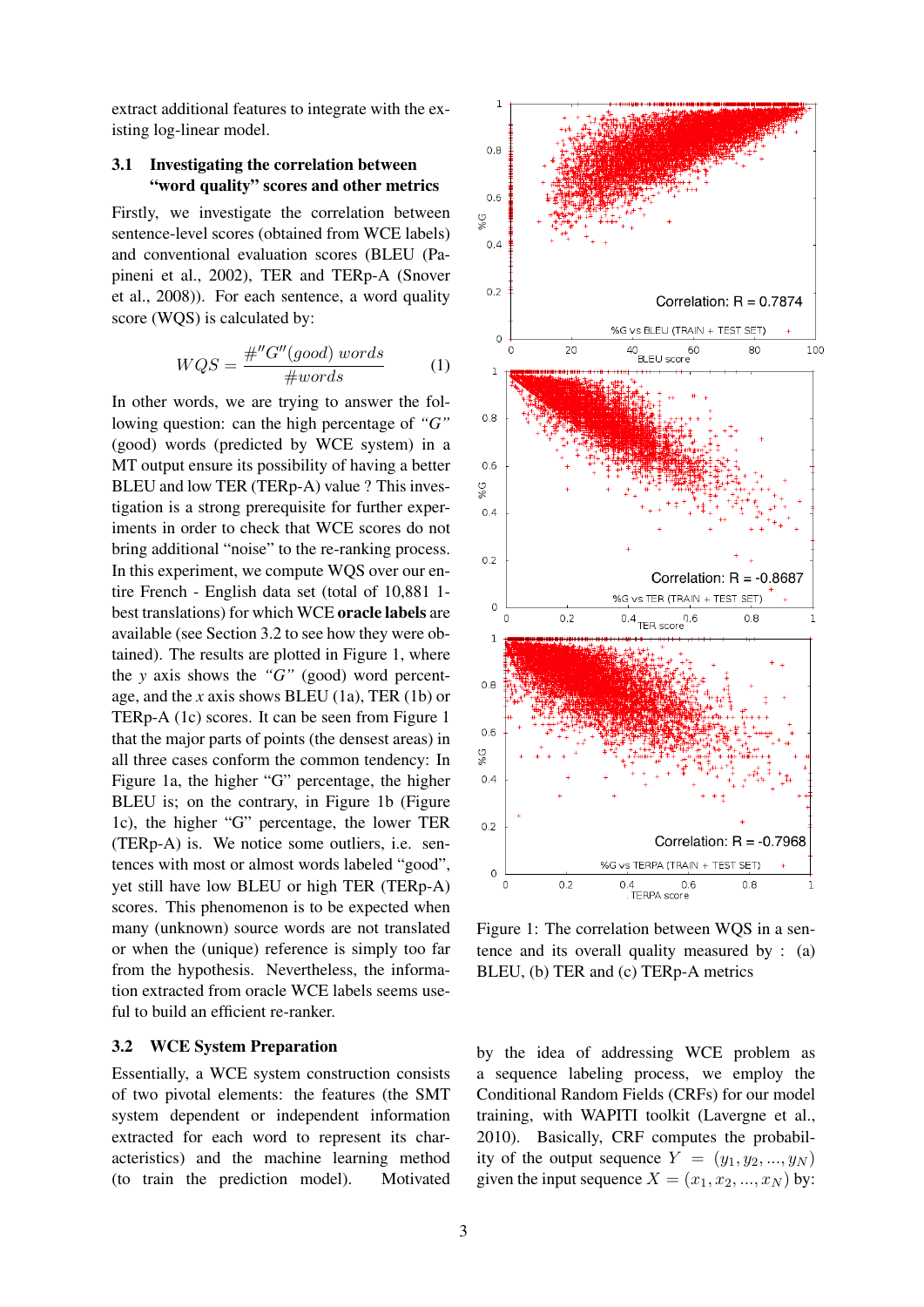$$
p_{\theta}(Y|X) = \frac{1}{Z_{\theta}(X)} \exp\left\{\sum_{k=1}^{K} \theta_k F_k(X, Y)\right\}
$$
(2)

where  $F_k(\underline{X}, \underline{Y}) = \sum_{t=1}^T f_k(y_{t-1}, y_t, x_t);$  ${f_k}(k = \overline{1, K})$  is a set of feature functions;  ${\lbrace \theta_k \rbrace}$  ( $k = \overline{1, K}$ ) are the associated parameter values; and  $Z_{\theta}(x)$  is the normalization function.

In terms of features, a number of knowledge sources are employed for extracting them, resulting in the major types listed below. We briefly summarize them in this work, further details about total of 25 features can be referred in (Luong et al., 2013a).

- Target Side: target word; bigram (trigram) backward sequences; number of occurrences
- Source Side: source word(s) aligned to the target word
- Alignment Context: the combinations of the target (source) word and all aligned source (target) words in the window  $\pm 2$
- Word posterior probability
- Pseudo-reference (Google Translate): whether the current word appears in the pseudo reference or not<sup>1</sup>?
- Graph topology: number of alternative paths in the confusion set, maximum and minimum values of posterior probability distribution
- Language model (LM) based: length of the longest sequence of the current word and its previous ones in the target (resp. source) LM. For example, with the target word  $w_i$ : if the sequence  $w_{i-2}w_{i-1}w_i$  appears in the target LM but the sequence  $w_{i-3}w_{i-2}w_{i-1}w_i$  does not, the n-gram value for  $w_i$  will be 3.
- Lexical Features: word's Part-Of-Speech (POS); sequence of POS of all its aligned source words; POS bigram (trigram) backward sequences; punctuation; proper name; numerical
- Syntactic Features: Null link; constituent label; depth in the constituent tree
- Semantic Features: number of word senses in WordNet.

Interestingly, this feature set was also used in our English - Spanish WCE system which got the first rank in WMT 2013 Quality Estimation Shared Task (Luong et al., 2013b).

For building the WCE training and test sets, we use a dataset of 10,881 French sentences (Potet et al., 2012) , and apply a baseline SMT system to generate hypotheses (1000-best list). Our baseline SMT system (presented for WMT 2010 evaluation) keeps the Moses's default setting (Koehn et al., 2007): log-linear model with 14 weighted feature functions. The translation model is trained on the Europarl and News parallel corpora of WMT10<sup>2</sup> evaluation campaign (1,638,440 sentences). The target language model is trained by the SRI language modeling toolkit (Stolcke, 2002) on the news monolingual corpus (48,653,884 sentences).

Translators were then invited to correct MT outputs, giving us the same amount of post editions (Potet et al., 2012). The set of triples (source, hypothesis, post edition) is then divided into the training set (10000 first triples) and test set (881 remaining). To train the WCE model, we extract all above features for words of the 1-best hypotheses of the training set. For the test set, the features are built for all 1000 best translations of each source sentence. Another essential element is the word's confidence labels (or so-called WCE oracle labels) used to train the prediction model as well as to judge the WCE results. They are set by using TERp-A toolkit (Snover et al., 2008) in one of the following classes: "I' (insertions), "S" (substitutions), "T" (stem matches), "Y" (synonym matches), "P" (phrasal substitutions), "E" (exact matches) and then simplified into binary class: *"G"* (good word) or *"B"* (bad word) (Luong et al., 2013a).

Once having the prediction model built with all features, we apply it on the test set (881 x 1000 best = 881000 sentences) and get needed WCE labels. Figure 2 shows an example about the classification results for one sentence. Comparing with the reference labels, we can point out easily the correct classifications for *"G"* words (e.g. in case of *operation*, *added*) and for *"B"* words (e.g. *is*, *have*), as well as classification errors (e.g. *a*, *combat*). According to the Precision (Pr), Recall (Rc) and F-score (F) shown in Table 1, our WCE system reaches very promising performance in predicting *"G"* label, and acceptable for *"B"* label. These labels will be used to calculate our proposed

<sup>&</sup>lt;sup>1</sup>This is our first-time experimented feature and does not appear in (Luong et al., 2013a)

<sup>2</sup> http://www.statmt.org/wmt10/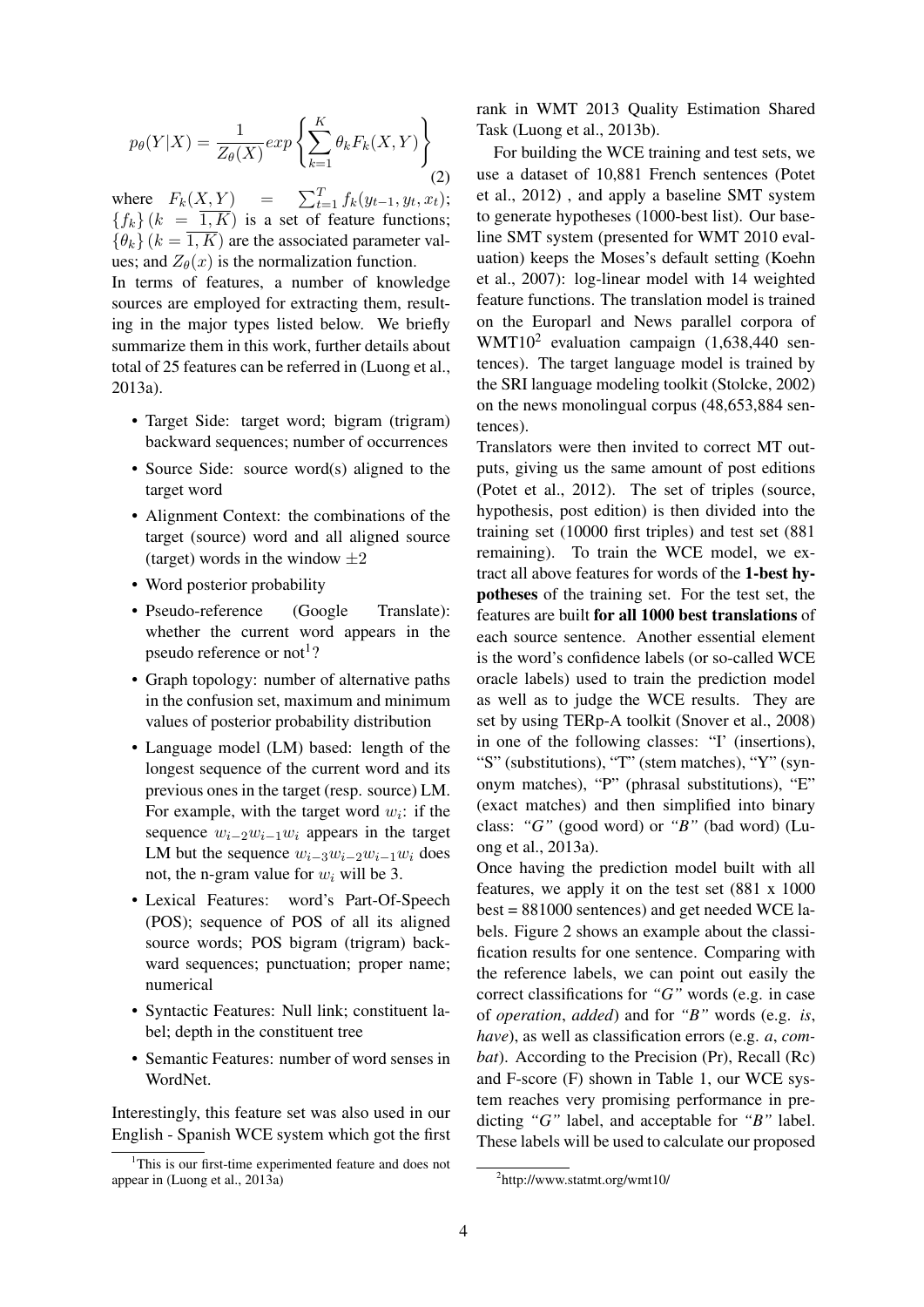

Figure 2: Example of our WCE classification results for one MT hypothesis

features (section 3.3).

| Label   | $Pr(\%)$ | $\text{Rc}(\%)$ | $F(\%)$ |
|---------|----------|-----------------|---------|
| Good(G) | 84.36    | 91.22           | 87.65   |
| Bad (B) | 51.34    | 35.95           | 42.29   |

Table 1: Pr, Rc and F for "G" and "B" labels of our WCE system

### 3.3 Proposed Features

Since the scores resulted from the WCE system are for words, we have to synthesize them in sentence level scores for integrating with the 14 decoder scores. Six proposed scores involve:

- The ratio of number of good words to total number of words. (1 score)
- The ratio of number of good nouns (verbs) to total number of nouns  $(verbs)^3$ . (2 scores)
- The ratio of number of n consecutive good word sequences to the total number of consecutive word sequences ;  $n=2$ ,  $n=3$  and  $n=4$ . (3 scores)

For instance, in case of the hypothesis in Figure 2: among the total of 18 words, we have 12 labeled as *"G"*; and 7 out of 17 word pairs (bigram) are labeled as "GG", etc. Hence, some of the above scores can be written as:

$$
\frac{\#good words}{\#words} = \frac{12}{18} = 0.667
$$
\n
$$
\frac{\#good bigrams}{\# bigrams} = \frac{7}{17} = 0.4118
$$
\n
$$
\frac{\# good trigrams}{\# trigrams} = \frac{3}{16} = 0.1875
$$

With the features simply derived from WCE labels and not from CRF model scores (i.e. the probability  $p(G), p(B)$ , we expect to spread out the evaluation up to the "oracle" setting, where the users validate a word as "G" or "B" without providing any confidence score.

## 4 Experiments

## 4.1 Experimental Settings

As described in Section 3.2, our SMT system generates 1000-best list for each source sentence, and among them, the best hypothesis was determined by using the objective function based on 14 decoder scores, including: 7 reordering scores, 1 language model score, 5 translation model scores and 1 word penalty score. Initially, all six additional WCE-based scores are weighted as 1.0. Then, two optimization methods: MERT and Margin Infused Relaxed Algorithm (MIRA) (Watanabe et al., 2007) are applied to optimize the weights of all 20 scores of the re-ranker. In both methods, we carry out a 2-fold cross validation on the *N*-best

<sup>&</sup>lt;sup>3</sup>We decide not to experiment with adjectives, adverbs and conjunctions since their number can be 0 in many cases.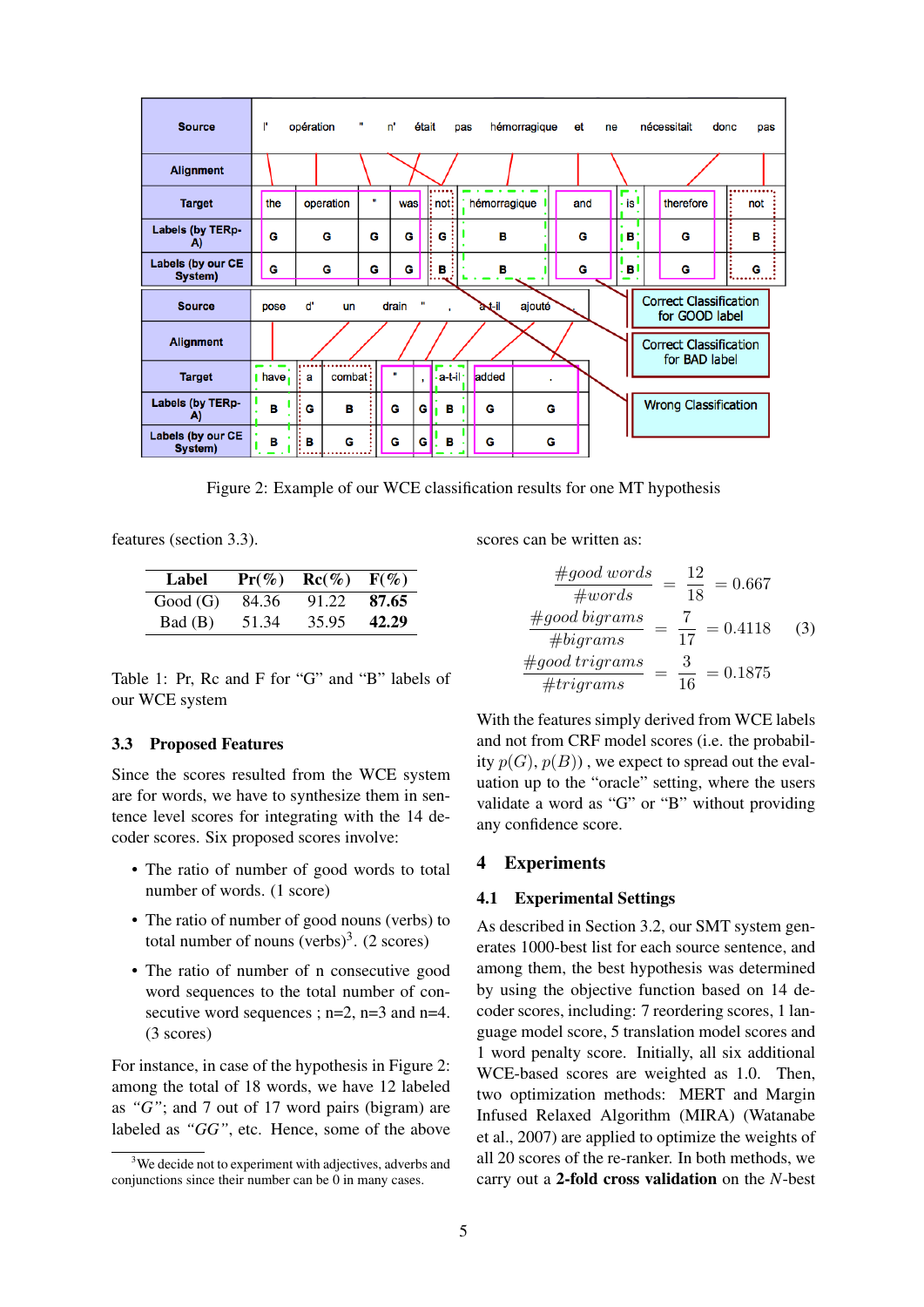| <b>Systems</b>           | <b>MERT</b>       |            |               | <b>MIRA</b> |            |               |
|--------------------------|-------------------|------------|---------------|-------------|------------|---------------|
|                          | <b>BLEU</b>       | <b>TER</b> | <b>TERp-A</b> | <b>BLEU</b> | <b>TER</b> | <b>TERp-A</b> |
| BL                       | 52.31             | 0.2905     | 0.3058        | 50.69       | 0.3087     | 0.3036        |
| <b>BL+OR</b>             | 58.10             | 0.2551     | 0.2544        | 55.41       | 0.2778     | 0.2682        |
| <b>BL+WCE</b>            | 52.77             | 0.2891     | 0.3025        | 51.01       | 0.3055     | 0.3012        |
| $WCE + 25\%$             | 53.45             | 0.2866     | 0.2903        | 51.33       | 0.3010     | 0.2987        |
| $WCE + 50\%$             | 55.77             | 0.2730     | 0.2745        | 53.63       | 0.2933     | 0.2903        |
| $WCE + 75\%$             | 56.40             | 0.2687     | 0.2669        | 54.35       | 0.2848     | 0.2822        |
| <b>Oracle BLEU score</b> | <b>BLEU=60.48</b> |            |               |             |            |               |

Table 2: Translation quality of the baseline system (only decoder scores) and that with additional scores from real "WCE" or "oracle" WCE system

| <b>System</b> |        | <b>MERT</b> |       |
|---------------|--------|-------------|-------|
|               | Better | Equivalent  | Worse |
| BL+WCE        | 159    | 601         | 121   |
| BL+OR         | 517    | 261         | 153   |
| $WCE+25%$     | 253    | 436         | 192   |
| $WCE+50\%$    | 320    | 449         | 112   |
| $WCE + 75\%$  | 461    | 243         | 177   |

Table 3: Quality comparison (measured by TER) between the baseline and two integrated systems in details (How many sentences are improved, kept equivalent or degraded, out of 881 test sentences?

test set. In other words, we split our *N*-best test set into two equivalent subsets: S1 and S2. Playing the role of a development set, S1 will be used to optimize the 20 weights for re-ranking S2 (and vice versa). Finally two result subsets (new 1-best after re-ranking process) are merged for evaluation. To better acknowledge the impact of the proposed scores, we calculate them not only using our real WCE system, but also using an oracle WCE (further called "WCE scores" and "oracle scores", respectively). To summarize, we experiment with the three following systems:

- BL: Baseline SMT system with 14 above decoder scores
- BL+WCE: Baseline + 6 real WCE scores
- BL+OR: Baseline + 6 oracle WCE scores (simulating an interactive scenario).

#### 4.2 Results and Analysis

The translation quality of BL, BL+WCE and BL+OR, optimized by MERT and MIRA method are reported in Table 2. Meanwhile, Table 3 depicts in details the number of sentences in the two integrated systems which outperform, remain equivalent or degrade the baseline hypothesis (when match against the references, measured by TER). It can be observed from Table

2 that the integration of oracle scores significantly boosts the MT output quality, measured by all three metrics and optimized by both methods employed. We gained 5.79 and 4.72 points in BLEU score, by MERT and MIRA (respectively). With TER, BL+OR helps to gain 0.03 point in both two methods. Meanwhile, in case of TERp-A, the improvement is 0.05 point for MERT and 0.03 point for MIRA. It is worthy to mention that the possibility of obtaining such oracle labels is definitely doable through a human-interaction scenario (which could be built from a tool like PET (Post-Editing Tool) (Aziz et al., 2012) for instance). In such an environment, *once having the hypothesis produced by the first pass (translation task)*, the human editor could simply click on words considered as bad (B), the other words being implicitly considered as correct (G).

Breaking down the analysis into sentence level, as described on Table 3, BL+OR (MERT) yields nearly 59% (517 over 881) better outputs than the baseline and only 17% of worse ones. Furthermore, Table 2 shows that in case of our test set, optimizing by MERT is pretty more beneficial than MIRA (we do not have a clear explanation of this yet).

For more insightful understanding about WCE scores' acuteness, we make a comparison with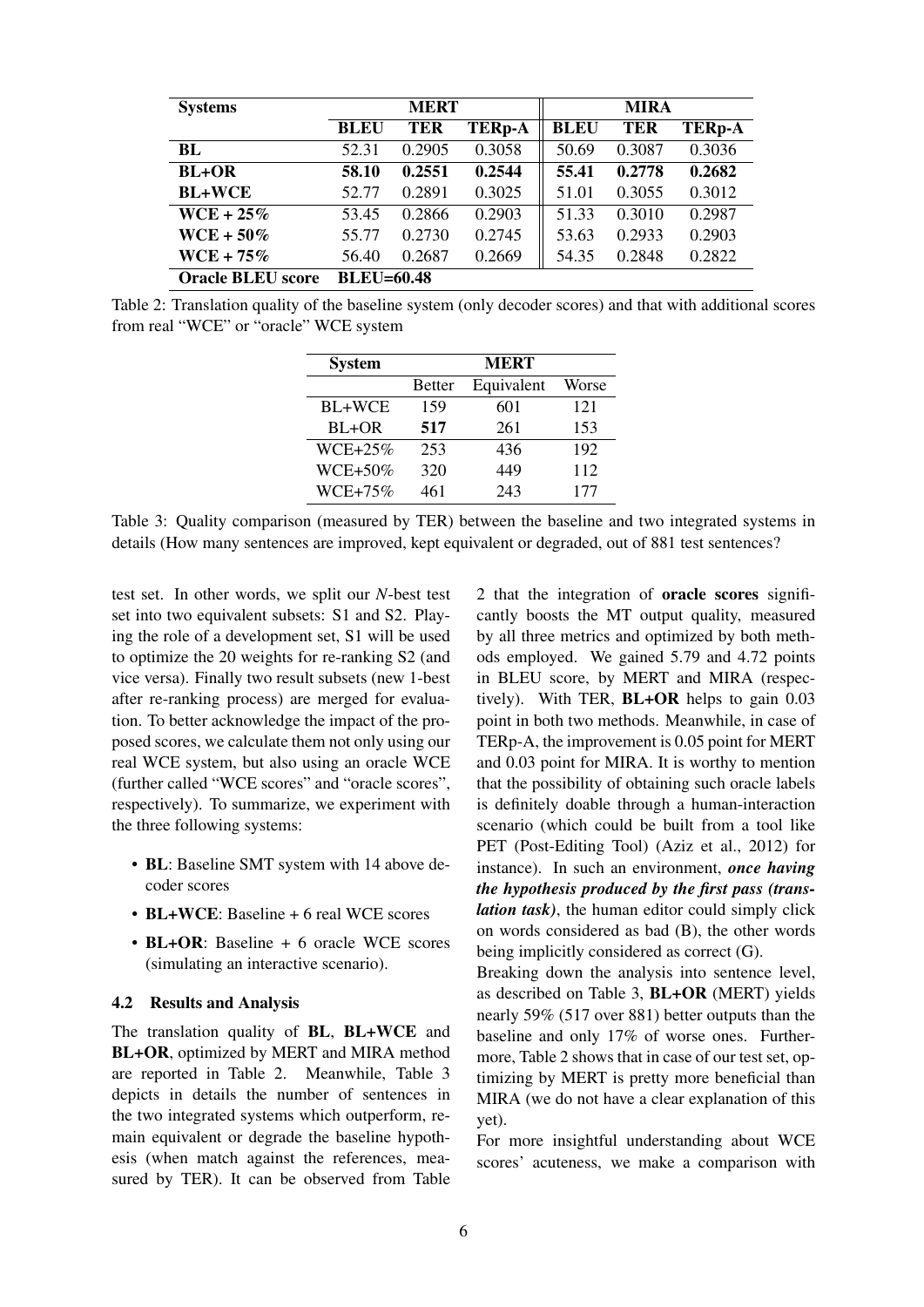the most possible optimal BLEU score that could be obtained from the *N*-best list. Applying the sentence-level BLEU+1 (Nakov et al., 2012) metric over candidates in the list, we are able to select the one with highest score and aggregate all of them in an oracle-best translation; the resulting performance obtained is 60.48. This score accounts for a fact that the simulated interactive scenario (BL+OR) lacks only 2.38 points (in case of MERT) to be optimal and clearly overpass the baseline (8.17 points below the best score).

The contribution of a real WCE system seems more modest: BL+WCE marginally increases BLEU scores of BL (0.46 gain in case of optimizing by MERT and 0.32 by MIRA). For both TER and TERp-A metric, the progressions are also negligible. To verify the significance of this result, we estimate the *p*-value between BLEU of BL+WCE system and BLEU of baseline BL relying on Approximate Randomization (AR) method (Clark et al., 2011) which indicates if the improvement yielded by the optimized system is likely to be generated again by some random processes (randomized optimizers). After various optimizer runs, we selected randomly *5* optimizer outputs, perform the AR test and obtain a *p*-value of 0.01. This result reveals that the improvement yielded by BL+WCE is significative although small, originated from the contribution of WCE score, not by any optimizer variance. This modest but positive change in BLEU score using WCE features, encourages us to investigate and analyze further about WCE scores' impact, supposing WCE performance is getting better. More in-depth analysis is presented in the next section.

# 5 Further Understanding of WCE scores role in *N*-best Re-ranking via Improvement Simulation

We think it would be very interesting and useful to answer the following question: do WCE scores really effectively help to increase MT output quality when the WCE system is getting better and better? To do this, our proposition is as follows: firstly, by using the oracle labels, we filter out all wrongly classified words in the test set and push them into a temporary set, called T. Then, we correct randomly a percentage (25%, 50%, or 75%) of labels in  $T$ . Finally, the altered  $T$  will be integrated back with the correctly predicted part (by the WCE system) in order to form a new "simu-

lated" result set. This strategy results in three "virtual" WCE systems called "WCE+N%" (N=25, 50 or 75), which use 14 decoder scores and 6 "simulated" WCE scores. Table 4 shows the performance of these systems in term of F score  $(\%).$ From each of the above systems, the whole exper-

| <b>System</b>        | F("G") | F("B") | <b>Overall F</b> |
|----------------------|--------|--------|------------------|
| $WCE + 25\%$         | 89.87  | 58.84  | 63.51            |
| WCE+50%              | 93.21  | 73.09  | 76.11            |
| $WCE+75\%$           | 96.58  | 86.87  | 88.33            |
| <b>Oracle labels</b> | 100    | 100    | 100              |

Table 4: The performances (Fscore) of simulated WCE systems

imental setting is identical to what we did with the original WCE and oracle systems: six scores are built and combined with existing 14 system scores for each hypothesis in the *N*-best list. After that, MERT and MIRA methods are invoked to optimize their weights, and finally the reordering is performed thanks to these scores and appropriate optimal weights. The translation quality measured by BLEU, TER and TERp-A after re-ranking using "WCE+N%" (N=25,50,75) can be seen also in Table 2. The number of translations which outperform, keep intact and decline in comparison to the baseline are shown in Table 3 for MERT optimization.

We note that all obtained scores fit our guess and expectation: the better performance WCE system reaches, the clearer its role in improving MT output quality. Diminishing 25% of the wrongly predicted words leads to a gain 0.68 point (by MERT) and 0.32 (by MIRA) in BLEU score. More significant increases of BLEU 3.00 and BLEU 3.63 (MERT) can be achieved when prediction errors are cut off up to 50% and 75%. Figure 3 presents an overview of the results obtained and helps us to predict the MT improvements expected if the WCE system improves in the future. Table 5 shows several examples where WCE scores drive SMT system to better reference-correlated hypothesis. In the first example, the baseline generates the hypothesis in which the source phrase *"pour sa part"* remains untranslated. On the contrary, WCE+50% overcomes this drawback by resulting in a correct translation phrase: *"for his part"*. The latter translation needs only one edit operation (shift for *"Bettencourt-Meyers"*) to become its reference. In example 2, BL+OR selects the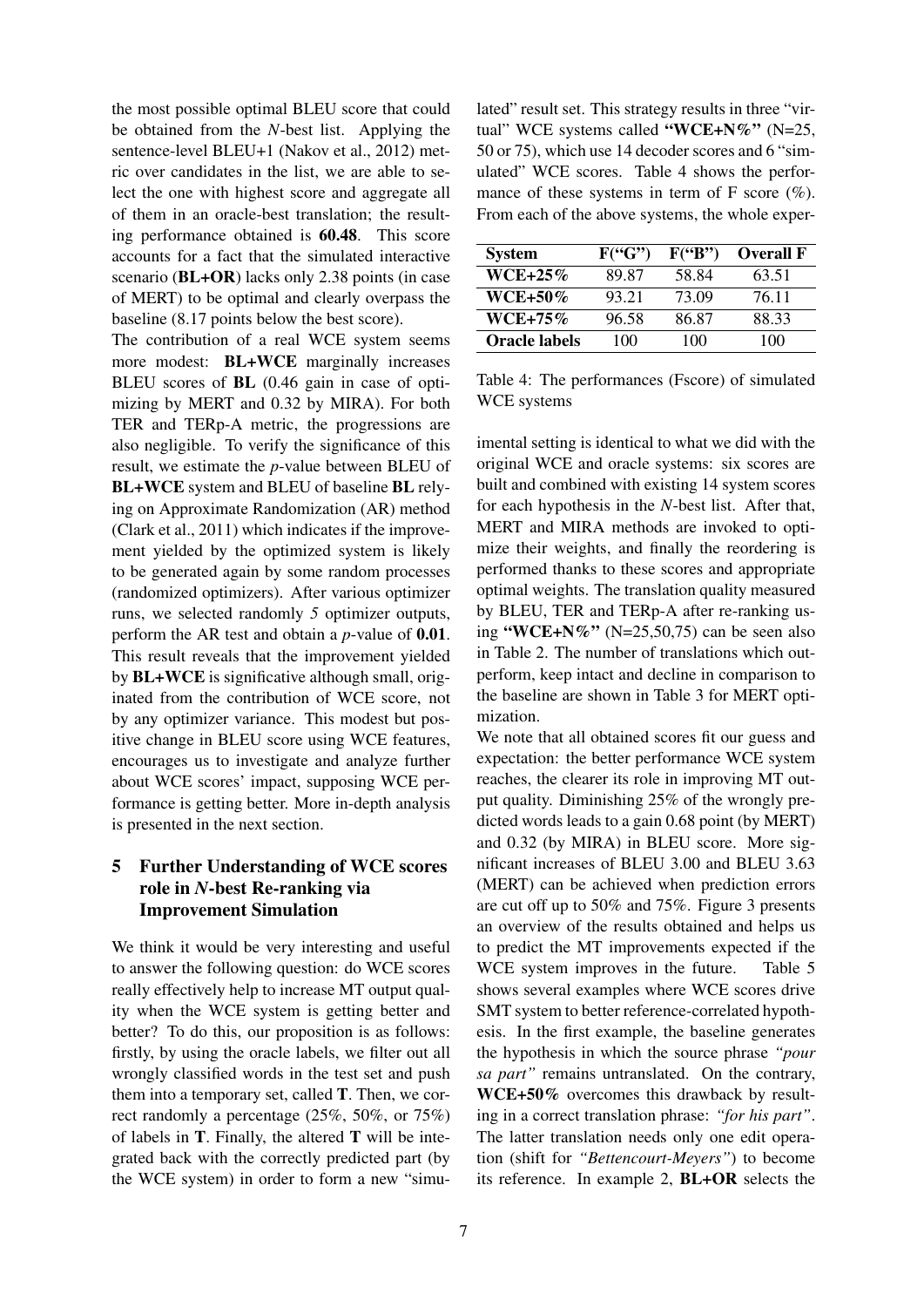| Example 1 (from WCE+50%)         |                                                                           |  |
|----------------------------------|---------------------------------------------------------------------------|--|
| <b>Source</b>                    | Pour sa part, l'avocat de Françoise Bettencourt-Meyers, Olivier           |  |
|                                  | Metzner, s' est félicité de la décision du tribunal.                      |  |
| <b>Hypothesis (Baseline SMT)</b> | The lawyer of <i>Bettencourt-Meyers</i> Françoise, Olivier Metzner,       |  |
|                                  | welcomed the court 's decision.                                           |  |
| (SMT+WCE)<br><b>Hypothesis</b>   | For his part, the lawyer of Bettencourt-Meyers Françoise,                 |  |
| scores)                          | Olivier Metzner, welcomed the court 's decision.                          |  |
| <b>Post-edition</b>              | For his part, the lawyer of Françoise Bettencourt-Meyers,                 |  |
|                                  | Olivier Metzner, welcomed the court 's decision.                          |  |
| <b>Example 2 (from BL+OR)</b>    |                                                                           |  |
| <b>Source</b>                    | Pour l'otre, l'accord risque " de creuser la tombe d'un très              |  |
|                                  | grand nombre de pme du secteur dans les 12 prochains mois ".              |  |
| <b>Hypothesis (Baseline MT)</b>  | For the otre the agreement is likely to <i>deepen the grave</i> of a very |  |
|                                  | large number of <i>smes in the sector</i> in the next 12 months".         |  |
| (SMT+WCE<br><b>Hypothesis</b>    | For the otre agreement, the risk " <i>digging the grave</i> of a very     |  |
| scores)                          | large number of <i>medium-sized businesses</i> in the next 12 months"     |  |
|                                  |                                                                           |  |
| <b>Post-edition</b>              | For the otre, the agreement risks " <i>digging the grave</i> of a very    |  |
|                                  | large number of <i>small- and medium-sized businesses</i> in the next     |  |
|                                  | 12 months".                                                               |  |

Table 5: Examples of MT hypothesis before and after reranking using the additional scores from WCE+50% (Example 1) and BL+OR (Example 2) system



Figure 3: Comparison of the performance of various systems: the integrations of WCE features, which the quality increases gradually, lead to the linear improvement of translation outputs.

better hypothesis, in which the phrases *"creuser la tombe"* and '*'pme du secteur"* are translated into *"digging the grave"* and *"medium-sized businesses"*, respectively, better than those of the baseline (*"deepen the grave"* and *"smes in the sector"*).

## 6 Conclusions And Perspectives

So far, the word confidence scores have been exploited in several applications, e.g. postediting, sentence quality assessment or multiple MT-system combination, yet very few studies (except Bach et al. (2011) ) propose to investigate them for boosting MT quality. Thus, this paper proposed several features extracted from a WCE system and combined them with existing decoder scores for re-ranking *N*-best lists. Our WCE model is built using CRFs, on a variety of types of features for the French - English SMT task. Due to its limitations in predicting translation errors ("B" label), WCE scores ensure only a modest improvement in translation quality over the baseline SMT. Nevertheless, further experiments about the simulation of WCE performance suggest that such types of score contribute dramatically if they are built from an accurate WCE system. They also show that with the help of an "ideal" WCE, the MT system reaches quite close to its most optimal possible quality. These scores are totally independent from the decoder, they can be seen as a way to introduce lexical, syntactic and semantic information (used for WCE) in a SMT pipeline.

As future work, we plan to focus on augmenting our WCE performance using more linguistic features as well as advanced techniques (feature selection, Boosting method...). In the same time, we would like to integrate the WCE scores in the decoder's search graph to redirect the decoding process (preliminary experiments, not reported here yet, have shown that this is a very promising avenue of research).